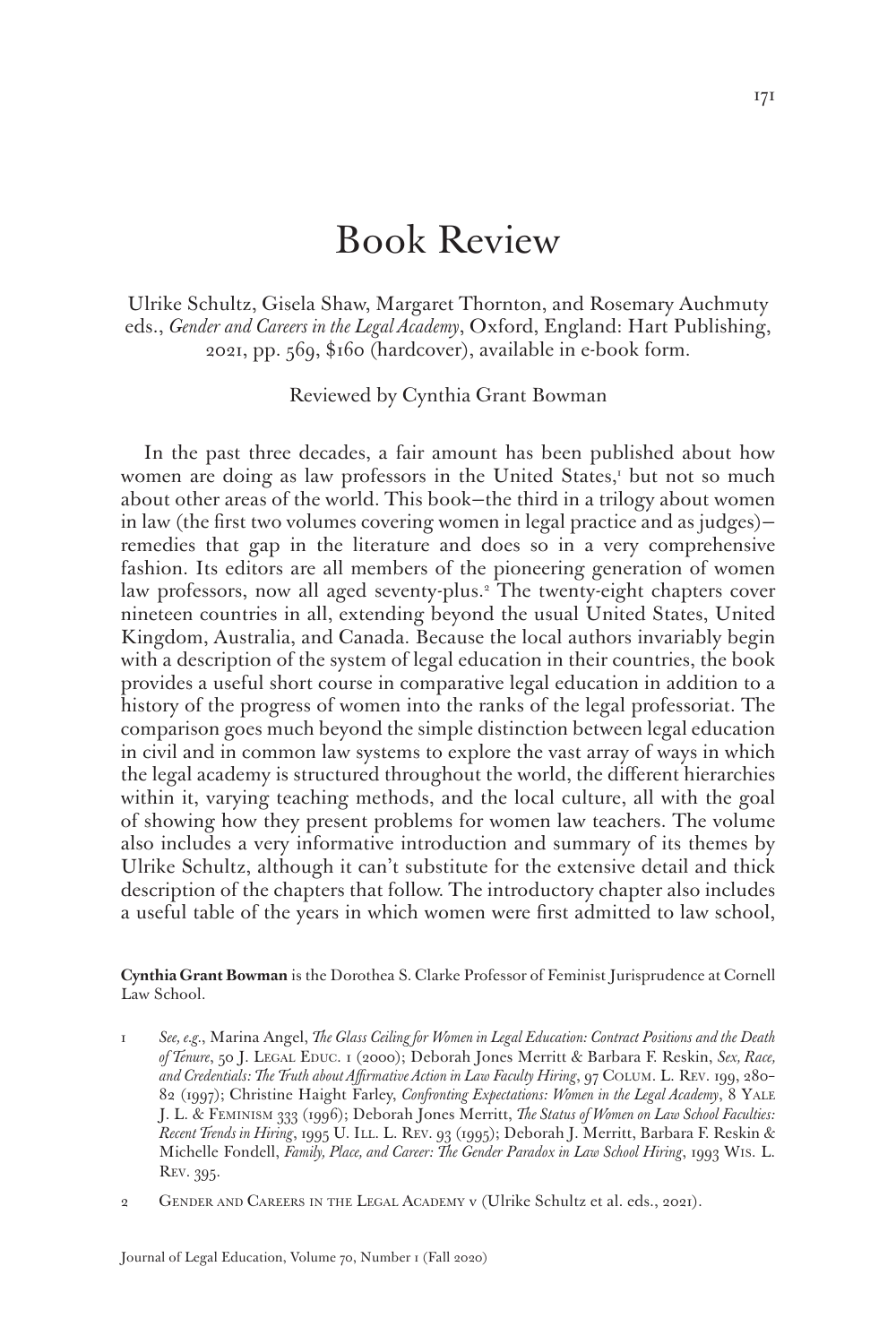graduated, were admitted to the bar, entered the judiciary, and became law professors in twenty-six countries.3

The book is organized under a series of themes, beginning with a section of reports on gender in the legal academy in seven countries or regions (Germany, the United Kingdom, Quebec, Brazil, Ghana, India, and Argentina) and a second, somewhat similar, section detailing the history of women as law professors in another four countries (the Czech Republic, Scotland, China, and the Philippines). Each of these chapters typically contains a description of legal education in the place under consideration, a history of women's entry into law teaching there, and a discussion of how they are faring now. The third section discusses "firsts," that is, the women who first broke into law teaching in another eight countries (Belgium, the Netherlands, Finland, Estonia, Australia, the United States, Egypt, and Kuwait). One can get tired of reading stories about "firsts," but those collected here are particularly interesting because of their diversity. They illustrate many common but also many unique obstacles faced by women trying to enter the legal academy in a variety of settings, some of them little studied (e.g., Estonia, Finland, Egypt, and Kuwait).

I also found the chapter about the first law teachers in the United States to be illuminating, although I have read a great deal on the subject. It focuses on Barbara Nachtrieb Armstrong, who taught labor law and family law at Berkeley's Boalt Hall beginning in 1935 (and was a drafter of the Social Security Act of 1934). But the author precedes Armstrong's story by challenging her generally accepted status as the first woman teaching law in the United States.4 She points out that the "real first" was an African American woman, Lutie Lytle, who taught briefly at Central Tennessee College Department of Law in 1898. In addition, Ellen Spencer Mussey and Emma Gillett taught at the all-women's Washington College of Law, which they founded in 1898 when women were excluded from legal education elsewhere.

The following section, Part IV, consists of two personal narratives. The first is by Celia Wells, who came from a working-class family in England and taught law, often as the first woman professor, at a variety of law schools in England and Wales starting in 1986; she relates her story to her family's class, cultural, and Communist political background. The second narrative is by a Canadian woman law professor, Mary Jane Mossman, who sued Osgoode Hall Law School in 1987 after she had applied for the deanship but was passed over for a man. She describes both the "herculean obstacles" she faced and the substantial hardships any woman daring to participate in a gender discrimination lawsuit has to undergo.

Part V is titled "Feminism and the Legal Academy." It includes a chapter about Olive Stone, who became a lecturer at the London School of Economics in 1950 and contributed to the reform of the law of matrimonial property; a

<sup>3</sup> *Id.* at 9–10.

<sup>4</sup> *Id.* at 358–61.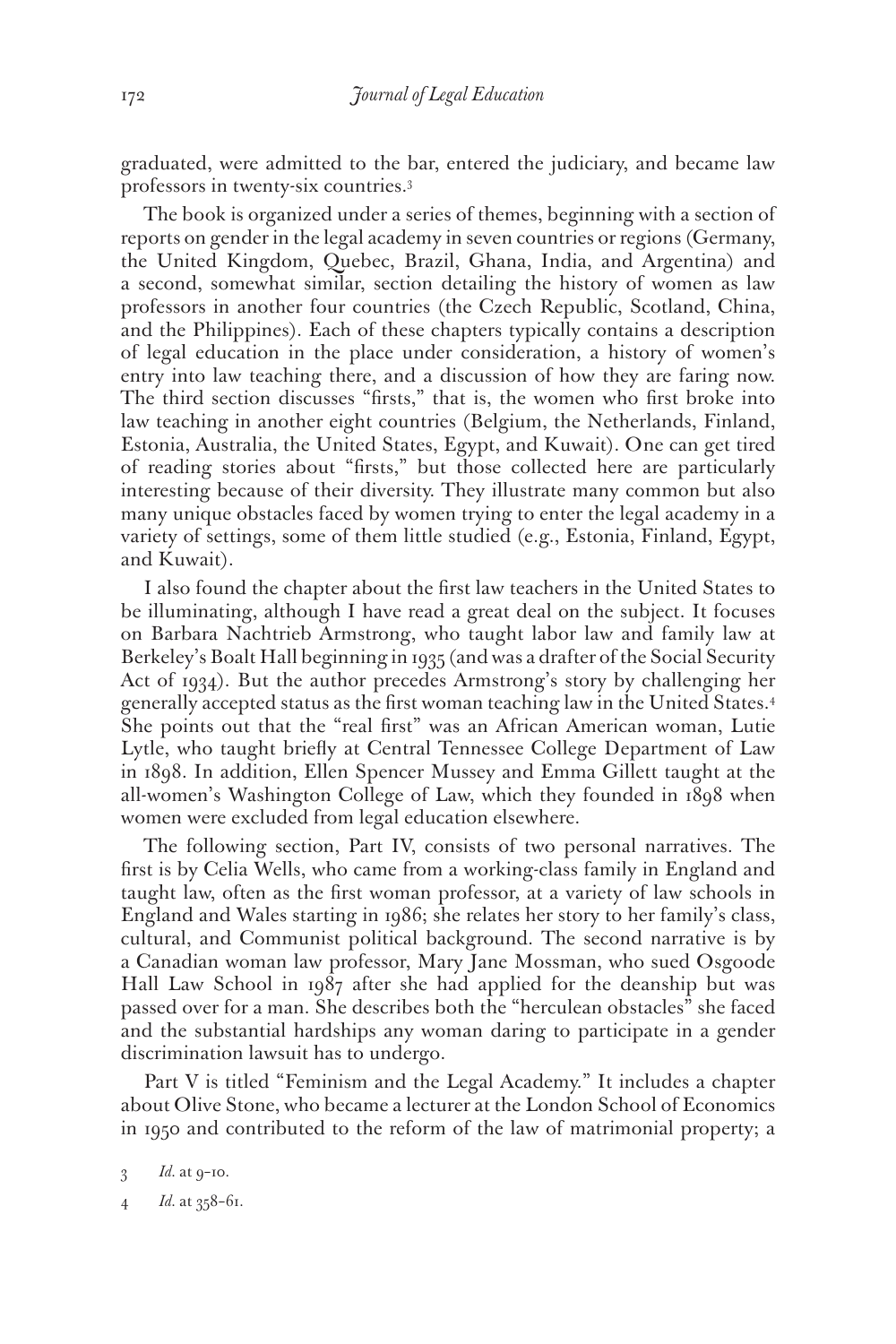chapter describing the three waves of women entering the legal academy in Australia (1967–1987, 1988–2008, and since then); and the only other chapter in the book about the United States other than the history of Barbara Nachtrieb Armstrong described above. This chapter, written by Carrie Menkel-Meadow, describes the types of feminist legal theory introduced by women law teachers, categorizing them as formal equality, difference feminism, multicultural feminism, and postmodern feminism. She implies that they followed one another chronologically. I would differ with her characterization somewhat. All of these schools of feminist legal theory, although perhaps introduced in the order Menkel-Meadow describes, coexisted thereafter and continue to do so, enriching one another. There are still formal equality feminists in the legal academy. Robin West and Martha Fineman may have epitomized difference feminism; but they are still actively contributing to feminist legal theory, and their work has absorbed and developed in light of the contributions of multicultural feminists. In other words, it is far from a story of one school succeeding another; anyone teaching feminist jurisprudence in the United States today must discuss all of these strands of theory, and more. Menkel-Meadow most significantly omits the tremendous—indeed, pathbreaking contribution that Catharine MacKinnon has made to the development both of feminist jurisprudence and the law throughout the entire period discussed. Whether one refers to it as radical feminism, dominance feminism, or simply, as MacKinnon prefers, equality theory, this school of thought has been exceptionally influential from very early on—that is, at least since 1979, when *Sexual Harassment of Working Women: A Case of Sex Discrimination* was published—to the present, and it deserves separate treatment.

Inclusion of this one chapter on feminist legal theory in the United States is problematic. Because the country chapter authors do not describe the theories women law professors may have developed in their settings, it gives the impression that only those in the United States contributed distinctive theories about women and law, which were perhaps exported to other settings. I am sure this was not the impression the editors meant to give. Asking the authors of each country chapter to comment briefly on the contributions women law professors have made to legal theory in their own contexts might have yielded interesting insights.

The final section of the book consists of two essays under the topic "Reflections on Masculinities and Femininities in the Legal Academy," both written by British authors. I found this section somewhat less interesting than the rest. The first chapter treads the well-trodden path of describing law and legal thinking as inherently masculine in various aspects, the lawyer and law professor as corresponding to a male model, and the ways in which law school hierarchies are scaled according to gendered perceptions of what constitutes quality. True, but not new; the title enticed me to expect more. The second chapter describes a controversy that broke out at one English law school over the naming of a student journal "The Reasonable Man" after the lengthy period during which such a concept has been challenged by feminists.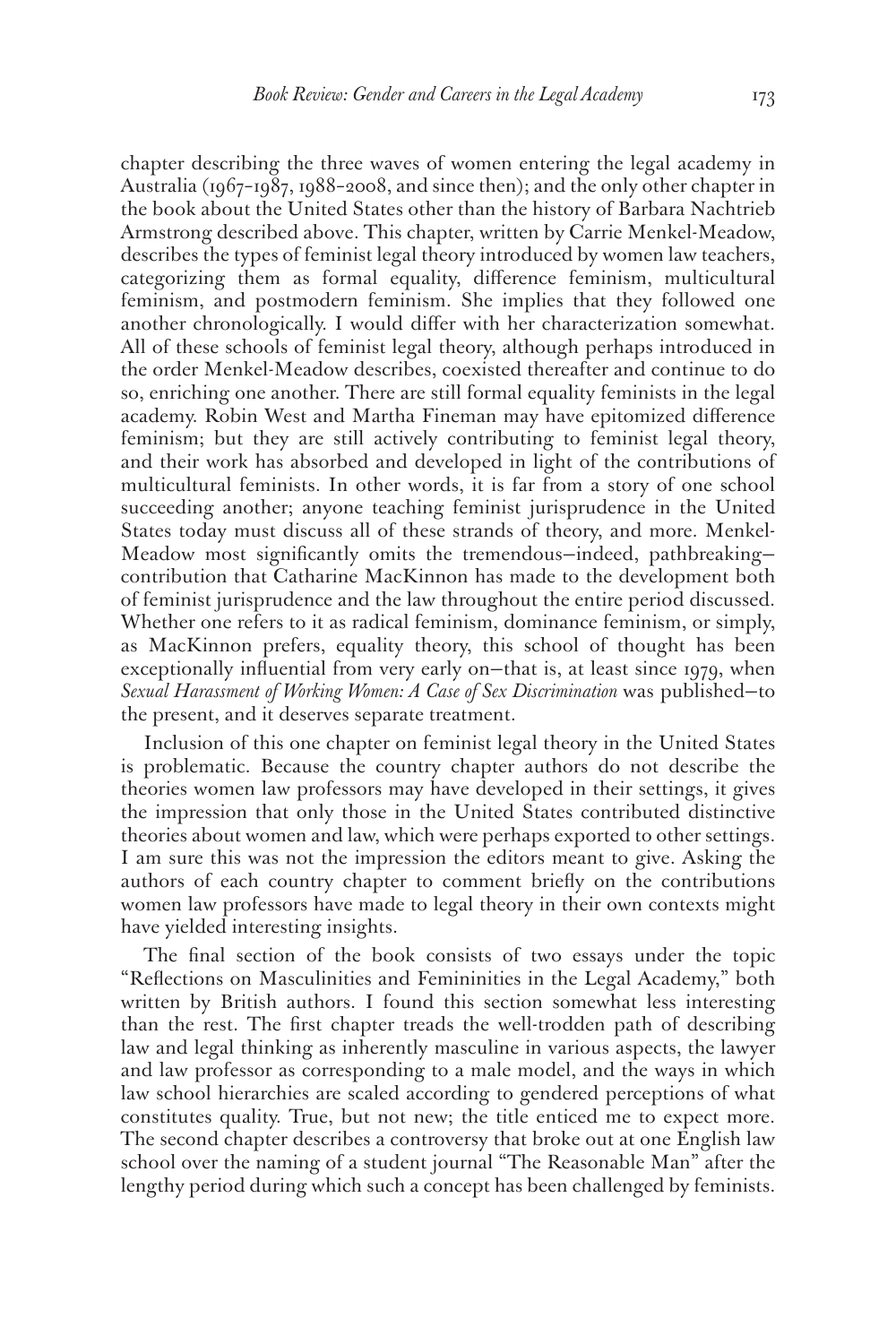Interesting, but not, in my opinion, revelatory of deep insights, except for providing yet another example of the persistence of opposition to women and feminism in the legal academy.

Overall, *Gender and Careers in the Legal Academy* is a good example of what is now called transnational feminism, which Chandra Mohanty describes as follows:

This [feminist] solidarity perspective requires understanding the historical and experiential specificities and differences of women's lives as well as the historical and experiential connections between women from different national, racial, and cultural communities  $\dots$  [It] potentially counters [Eurocentric and relativist or postmodernist] logic by setting up a paradigm of historically and culturally specific "common differences" as the basis for analysis and solidarity . . . . 5

In line with this goal, this book of edited chapters reveals a number of common factors affecting women who enter the legal academy regardless of the many different contexts in which they live. It also decenters the United States and Western Europe as the subjects of study. There are only two chapters about the United States; only Germany is represented from the nations of Western Europe; and other regions of the world, as well as smaller and rarely studied countries, replace the usual suspects (the six articles about Australia are an anomaly).

There is almost universal agreement among the authors of the country chapters (with the possible exception of the authors of the chapters on Scotland and Israel) that the legal academy is an unfriendly environment for women, one in which they find it difficult to succeed. One after another notes that law schools are male-dominated, characterized by substantial gender gaps in compensation, and stratified by gender both vertically (with women at the lower ranks of the hierarchy and men at the higher ranks) and horizontally (with women likelier to teach certain subjects, like family law and legal writing, and men likelier to teach subjects associated with more prestige, like constitutional law). Although these themes appear repeatedly, the way these universals appear in particular contexts is key to understanding how to address the problems they present. This is supplied by the thick descriptions contained in so many of the country articles.

Women appear to have entered the legal academy in three waves almost everywhere. The group of women who entered first often did not recognize, or denied, gender discrimination, and they tended to ascribe their own success to luck or to having an influential male mentor rather than to their own qualities. Some of these women steered away from gender-related subjects and reforms and resisted identification as feminists. Other very early female law professors,

<sup>5</sup> Chandra Talpade Mohanty, Feminism Without Borders: Decolonizing Theory, PRACTICING SOLIDARITY 242, 244 (5th ed. 2003).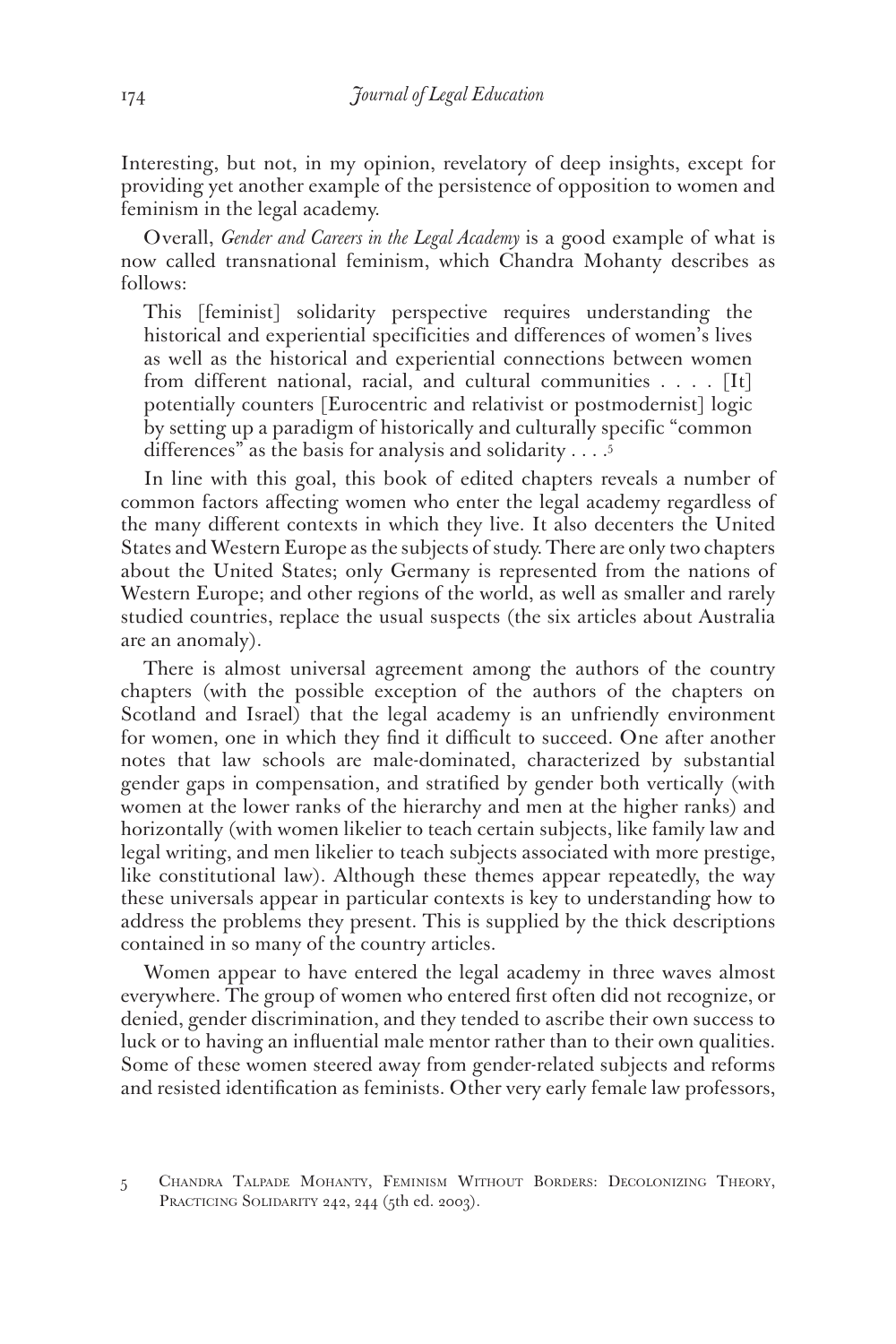however, such as Inkeri Anttila in Finland,6 Vera Poska-Grünthal in Estonia,7 and Aisha Rateb in Egypt,<sup>8</sup> became involved in major legal reforms benefiting women, such as reform of family and property law, and advocated political changes advantageous to women. Anttila, for example, contributed to the development of a social welfare state in Finland.

The second wave of women entering the legal academy accompanied historical events that opened it up. In the United States, the United Kingdom, and Australia, for example, this corresponded to more general civil rights revolutions, which effected legal changes facilitating women's right to equal access to schools and professions. In the United States, women streamed into law schools as students, then into law firms, and later into the legal academy as teachers after the equal opportunity initiatives in the 1970s and 1980s and the lawsuits that followed.9 In the Czech Republic and China, this wave corresponded to the installation of communist regimes in each country in the late 1940s. The new governments changed laws to emphasize gender equality, made higher education free, and in many circumstances provided child care and other social supports for women entering the workplace. In both countries, the structure of higher education was also modified to make it less hierarchical, doing away, for example, with the chair system in the Czech Republic and replacing it with departments.

The third wave, in which we now find ourselves, is a kind of stalling or backlash to this progress; several authors in the volume refer to the current phase as "post-feminist."<sup>10</sup> This wave reflects the neoliberal turn taken by universities, which has given rise to a kind of hypercompetitive "meritocracy" accompanied by intensified demands for scholarly production and, some contend, gendered perceptions of quality. Ph.D.s have become almost universally required for entry-level positions. Women, although they may now succeed in gaining entry-level positions, are still much more heavily represented on the lower rungs of the professorial ladder and dominate nontenured positions, such as those in clinics and legal writing programs in the United States. Positions based on short-term contracts, without the possibility of tenure, have increased dramatically.

The historical and cultural circumstances in which women have attempted to enter the legal academy have been very significant causes of their failure

- 6 Gender and Careers in the Legal Academy, *supra* note 2, at 304-05.
- 7 *Id.* at 315.
- 8 *Id.* at 381–82.
- 9 *See* Cynthia Grant Bowman, *Women in the Legal Profession From the 1920s to the 1970s: What Can We Learn from Their Experience about Law and Social Change?*, 61 Me. L. Rev. 1, 13–15 (2009); Cynthia Grant Bowman, *The Entry of Women into Wall Street Law Firms: The Story of Blank v. Sullivan &* Cromwell, *in* Women and the Law Stories 415–52 (Elizabeth M. Schneider & Stephanie M. Wildman eds., 2011).
- 10 Gender and Careers in the Legal Academy, *supra* note 2, at 458 (Margaret Thornton); 499 (Carrie Menkel-Meadow).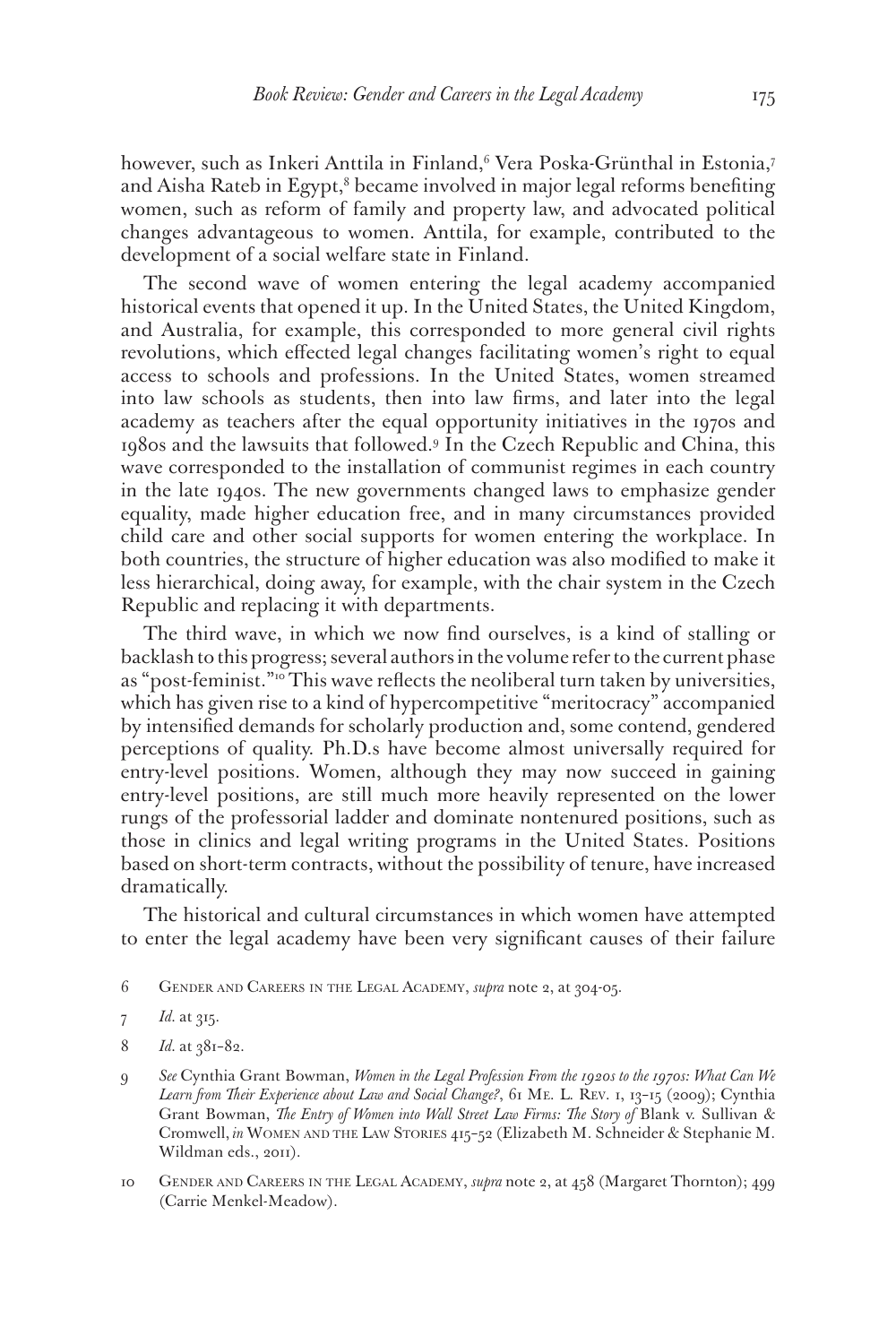to thrive in different contexts and in different ways. For example, family responsibilities are cited everywhere as making success problematic for women, but these differ by context. Norms of motherhood and of women's role within the family confront all working women in one way or another, but they present particularly negative factors for women seeking success as law professors in the Philippines and China. In the Philippines, motherhood is surrounded by a culture of "marianismo," and mothers' working is not supported by many husbands.<sup>11</sup> In contemporary China, cultural and traditional beliefs suppressed during the early years of the communist state now make it difficult for female law professors. The traditional household division of labor consigns most domestic tasks to women, supported by continuing cultural beliefs in the inferiority of women and a disjuncture between their image and that of a successful lawyer.<sup>12</sup> Since the regime has cut back on social supports, free child care is no longer available, making full-time work hard to manage for women with children. Of course, this is also the case almost everywhere except in Scandinavia and some nations of Western Europe.

A whole set of problems also arises in connection with the unique structure of the legal academy in various countries, causing women not to thrive as law professors. In Germany, for example, education in general remains very classical in nature, and it requires a lengthy period of qualification to enter the professoriat. It typically takes six years to gain the requisite doctorate degree and an additional six years to complete the "habilitation," both of which require the production of 500- to 1000-page books.13 Thereafter, positions in the academy come up infrequently; and to apply for a chair, one must be willing to move to another university. Yet the years during which women bear children and care for them during early childhood coincide with the lengthy period of qualification for admission to the legal academy, and they are typically not free to move their families at will to apply for a chair elsewhere. Moreover, Ulrike Schultz, author of the chapter on Germany as well as of the introductory chapter, points out that the traditional mode of instruction, with large lectures and charismatic and authoritarian professors, is not an ideal setting for women, who prefer smaller and more participatory instructional settings.<sup>14</sup>

Different types of problems arise in countries where law teaching has been considered basically part time, such as Ghana and the Philippines. Law teaching does not pay well enough to support a family in either country, so professors are expected to practice law at the same time. Combining both teaching and law practice with domestic labor is very difficult and may lead many female law graduates to choose legal practice instead, as a path in which they can earn a higher income. (This is also true in Germany during the

- 13 *Id.* at 50–51.
- 14 *Id.* at 55.

<sup>11</sup> *Id.* at 260–61.

<sup>12</sup> *Id.* at 243–45.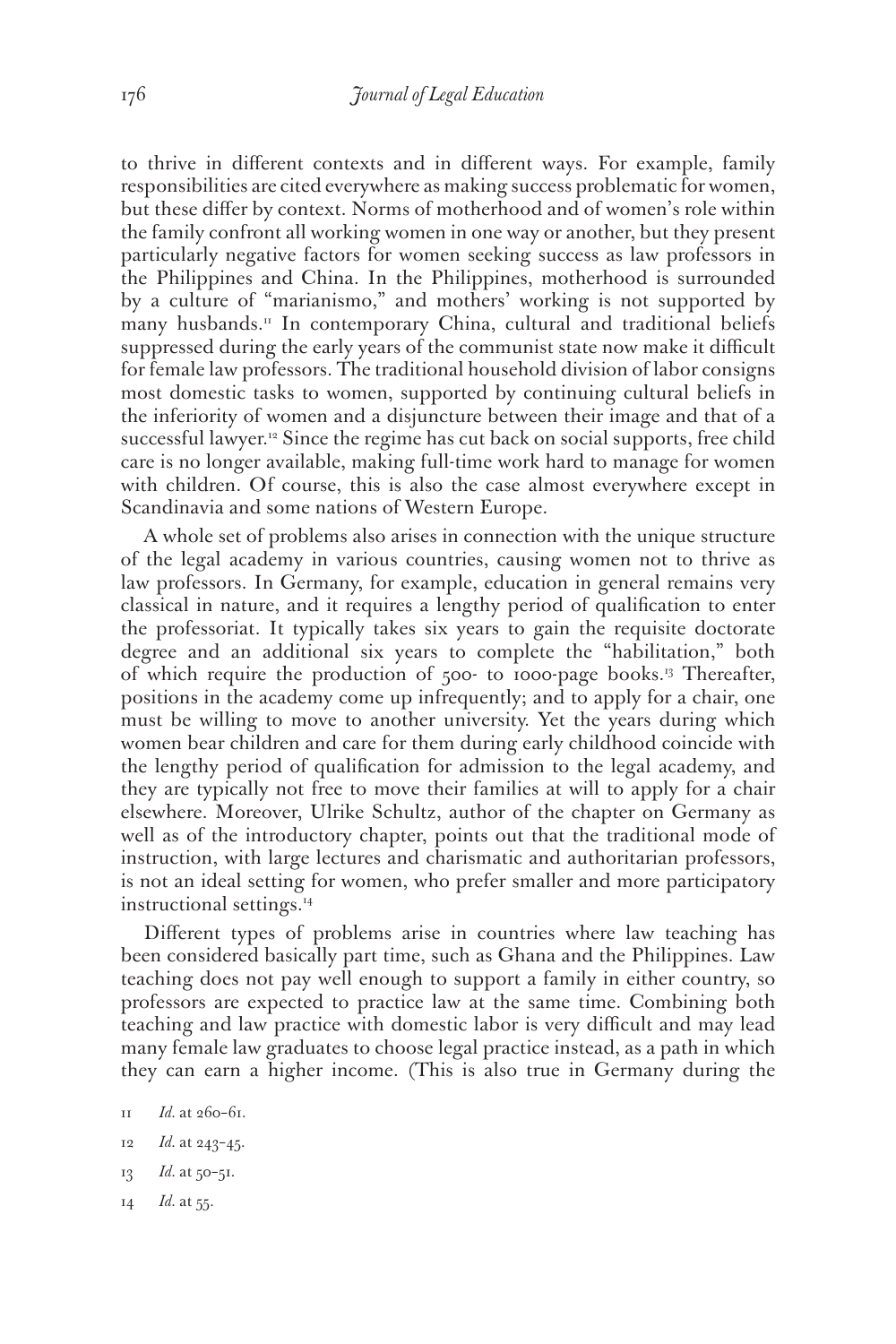lengthy period of qualification, during which income is insecure and jobs in public service or business settings provide better returns.15) In the Philippines, women have come to prefer part-time law teaching because they can manage to combine that with some private practice and not be required to fulfill the newly imposed expectations of research and publication for full-time law professors.<sup>16</sup> Nonetheless, they need supportive spouses and the ability to hire caregivers in order to succeed. Even so, part-time work is not a route to rising within the law school hierarchy, leading authors of the chapter on the Philippines to recommend moving away from part-time law teaching, paying professors better, and giving them research support as well.<sup>17</sup>

Not many of the chapter authors offer specific proposals for how to change the legal academy to make it friendlier to women. A few offer suggestions for example, measures to address income insecurity where law teaching is either part time or requires an extremely long qualification period.<sup>18</sup> Structural reforms in the university system would clearly be of help in countries such as Germany.19 And so would provision of subsidized child care by universities in countries where it is not provided by the state. I believe that embracing more realistic standards for entry-level hires in U.S. law schools would also be beneficial. After spending a decade working full time while raising children, I had virtually no publications when I applied for a position as a law professor. I would never have been hired under today's standards, but institutions took a chance on me and colleagues helped me to develop by the time I came up for tenure. We shall never know how many talented law teachers and scholars have been lost when this path was foreclosed.

I do not feel sanguine that the proposals set forth in the preceding paragraph will be effectuated very soon. This leaves me with the general conclusion with which I have ended many articles about women and the problems they face in various areas of life: that it will require both cultural and structural changes to remedy the situation. In this instance, what is required are cultural changes at the level of the family, university, and society, structural changes in law schools, and major political changes to provide family support systems. After thirtythree years of teaching law, I must confess to being out of ideas about how to change the masculine culture of law schools, except to hire more women and get them into positions of power. I used to think that when older faculty retired, that would solve the problem, but I am no longer so sure; I encounter younger male colleagues who share many problematic attitudes with previous generations.

- 15 *Id.* at 53.
- 16 *Id.* at 255.
- 17 *Id.* at 264.
- 18 *See, e.g.*, *id.*
- 19 *Id.* at 59.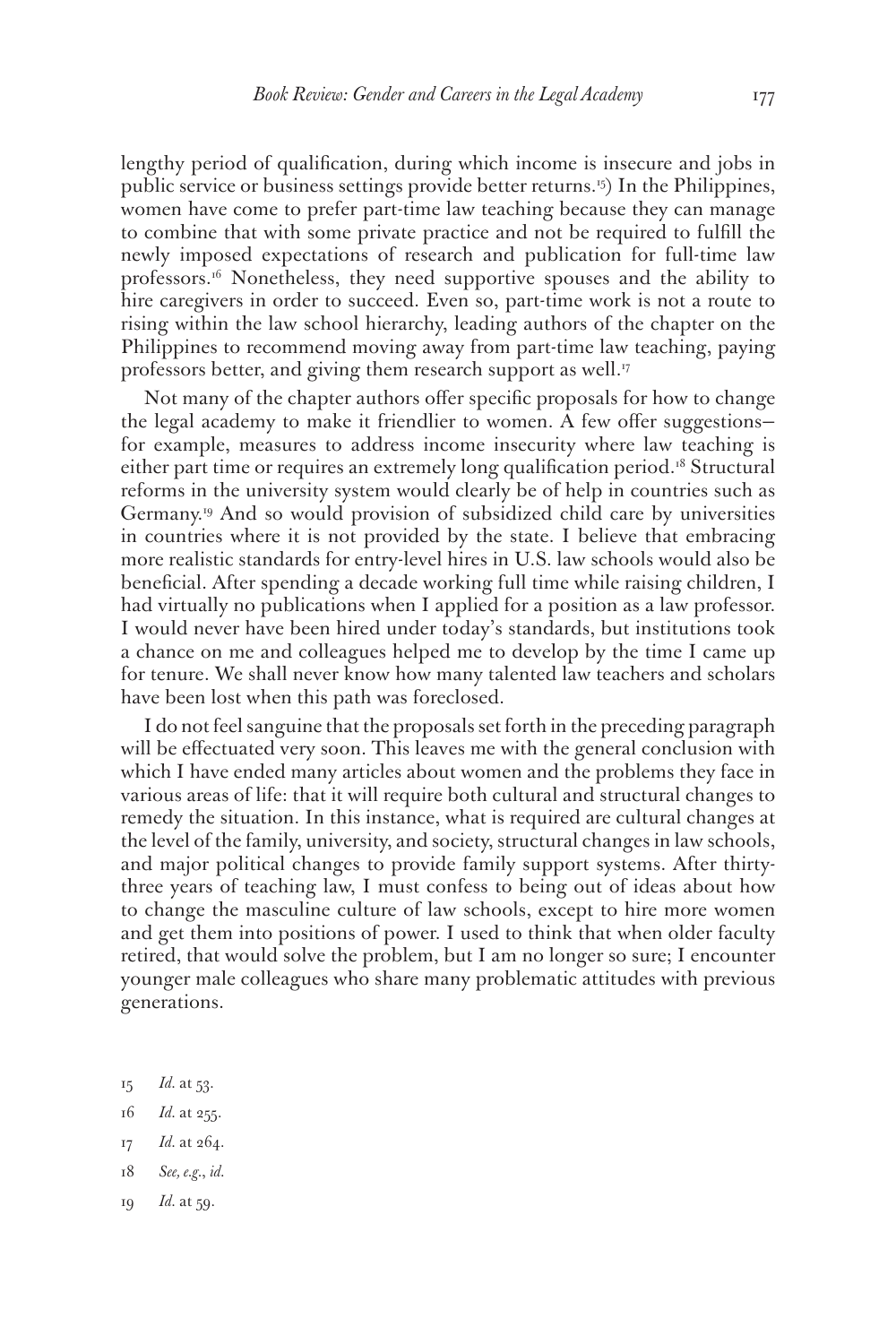Things have definitely improved since 1988 when I began teaching, but inequities remain. In 2020, more than half of law students in the United States were women.<sup>20</sup> Although this has been so for quite a while, the percentage of women law professors reported at some 200 U.S. law schools in 2020 varied from 22.9% to 64.9% (at CUNY School of Law), with the majority falling in the thirtieth and fortieth percentiles and the percentages at the most prestigious law schools in the low thirties (e.g., ranging from 31.2% at the University of Chicago to  $35\%$  at Yale, with Harvard in the middle at  $33.1\%$ .<sup>21</sup> The American Bar Foundation's *After Tenure* report stated that about 28% of senior professors in 2007–2008 were women, and many of them expressed complaints about being overburdened with committee work and advising and being denied various benefits given to male faculty.<sup>22</sup> By 2016, 30% of the deans at ABA-approved law schools were women, double the number in 2006.23 So some things are gradually changing, although we have not achieved genuine equality and it will take a long time to reach it at the current pace of change.

Although salaries are notoriously secret at private law schools (information about them is available at public universities), recently a number of courageous women law professors filed complaints with the Equal Employment Opportunity Commission, alleging that they were paid less than their male counterparts. After investigation by the EEOC, the complaints then went to federal court.<sup>24</sup> Most of these suits were settled. But we now know that it is not uncommon to pay women anywhere from \$20,000 to as much as \$80,000 less than men at the same rank. A recent study based on reanalysis of the raw data from the *After Tenure* project confirmed that tenured women receive lower compensation than male law professors, even after controlling for a variety of factors, such as their credentials; the gap was even wider for women of color.<sup>25</sup>

- 20 *Statistics: Various Statistics on ABA Approved Law Schools*, American Bar Association, https:// www.americanbar.org/groups/legal\_education/resources/statistics.html.
- 21 *See 2020 Raw Data Law School Rankings*, Public Legal, www.ilrg.com/rankings/law/1/desc/ FacultyWomen.
- 22 Elizabeth Mertz et al., After Tenure: Post-Tenure Law Professors in the United States 57 (2011), http://www.americanbarfoundation.org/uploads/cms/documents/ after\_tenure\_report-\_final-\_abf\_4.1.pdf.
- 23 Cynthia L. Cooper, *Women Ascend in Deanships as Law Schools Undergo Dramatic Change*, ABA Perspectives, July 9, 2016), https://www.americanbar. org/groups/diversity/women/publications/perspectives/2016/summer/ women\_ascend\_deanships\_law\_schools\_undergo\_dramatic\_change/.
- 24 Stephanie Francis Ward, *Recent equal pay lawsuits by female law professors has shined a light on academic compensation process*, ABA Journal (Oct. 1, 2020), https://www.abajournal.com/magazine/ article/a-recent-spate-of-gender-discrimination-and-equal-pay-lawsuits-filed-by-female-lawprofessors-has-shined-a-light-on-the-otherwise-opaque-academic-compensation-process; *see*  also Paula A. Monopoli, *The Market Myth and Pay Disparity in Legal Academia*, 52 IDAHO L. REV. 867 (2016) (discussing the lawsuits against the University of Texas and University of Denver law schools).
- 25 Christopher J. Ryan & Meghan Dawe, *Mind the Gap: Gender Pay Disparities in the Legal Academy*, GEO. J. LEG. ETHICS, 34 GEO. J. LEG. ETHICS 567 (2021).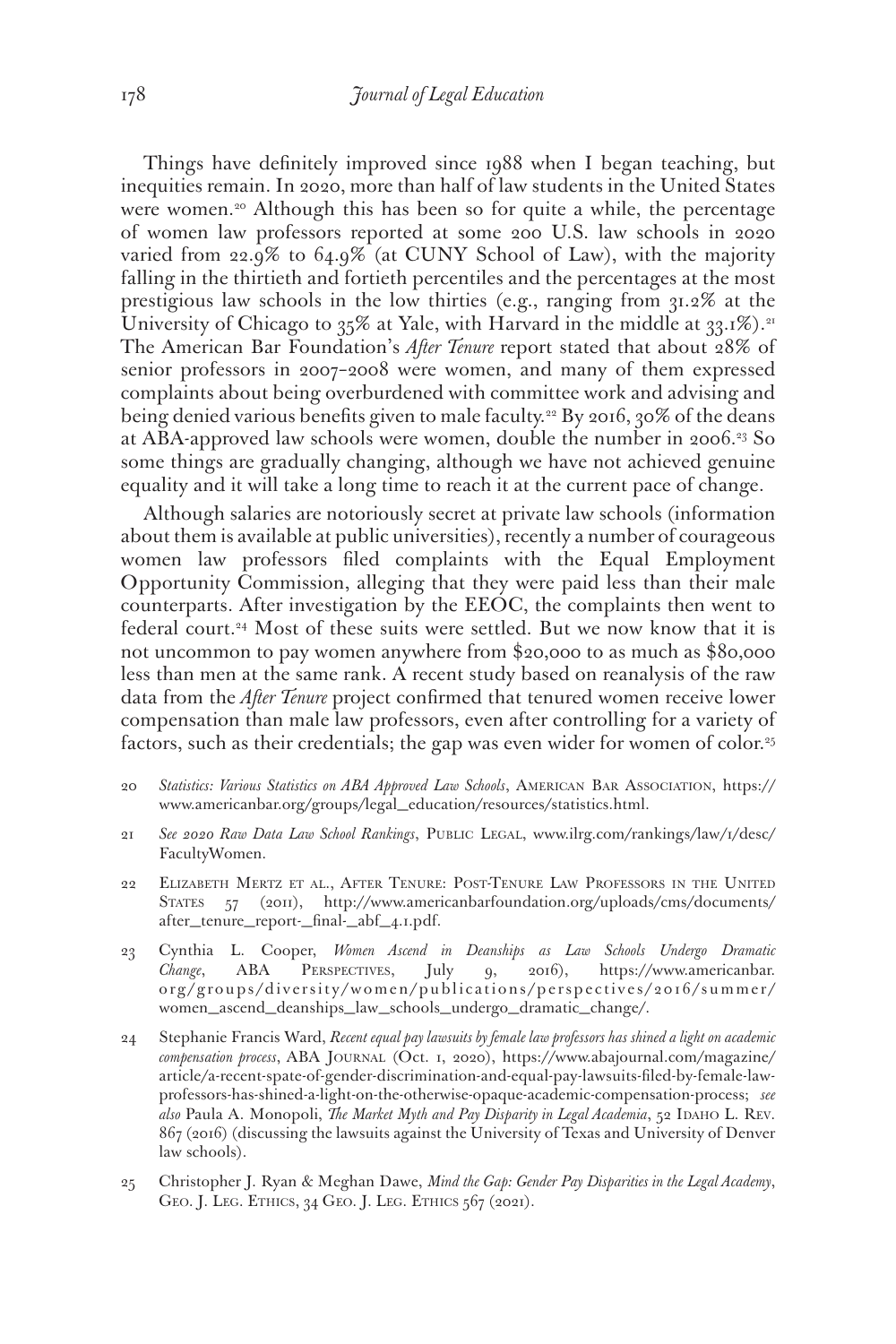Reports of "tenuring gaps" by gender in law schools have also surfaced.<sup>26</sup> Women of color have a particularly difficult time being both hired and promoted.<sup>27</sup> They also face unique obstacles and stresses in the legal academy. One study based on interviews with ten prominent African American women law professors revealed a hostile environment, including presumptions of their incompetence by both students and fellow faculty, which made them feel disempowered and marginalized.<sup>28</sup> Although women made up 51.8% of all new hires in 2007-2008, they held a lopsided 59.5% of non-tenure-track positions, without job security and often at lower pay.<sup>29</sup> Women are concentrated in legal writing, clinical, and professional skills training, and those positions are not given the prestige or the pay they deserve.30

I want to close by returning to the claim made repeatedly by authors in this volume that we are in a new phase of discrimination against women law professors, one caused by changing conditions in universities and law schools, changes in line with a neoliberal corporatization of the university. Just as women were finally being allowed in, the rules changed. Law firms also made similar changes after women broke down the doors that previously excluded them—lengthening billable-hour expectations, for example, so that sixty and more hours per week are required to fulfill them, making work at a corporate law firm exceedingly difficult to combine with the family responsibilities many women shoulder.31 This was a general secular change, of course, so can one call it discrimination? I think so. First, I would note that the general neoliberal model for economy and society is in fact patriarchal. It assumes that workers will be able to give up to 24/7 to their work life, tolerate changing hours from day to day, and move when the employer's needs require. Just as Catharine MacKinnon pointed out long ago, the ideal worker in our society is a man.<sup>32</sup> That worker requires a wife, one who can take care of all the tasks required for everyday life as well as care for both the older and younger generations. So even if this discrimination was not conscious or intentional, it has had a disparate impact on women. The effect has been a stalled revolution on the road to women's equality.

- 26 Richard K. Neumann, Jr., *Women in Legal Education: What the Statistics Show*, 50 J. Leg. EDUC. 313, 357 (2000).
- 27 Meera E. Deo, Unequal Profession: Race and Gender in Legal Academia (2019); Meera E. Deo, *Intersectional Barriers to Tenure*, 51 U.C. Davis L. Rev. 997 (2017).
- 28 *See, e.g*., Elwood Watson, Outsiders Within: Black Women in the Legal Academy after *Brown v. Board* 49–64, 81–89 (2008).
- 29 *See, e.g.*, Marjorie E. Kornhauser, *Rooms of Their Own: An Empirical Study of Occupational Segregation by Gender Among Law Professors*, 73 U.M.K.C. L. Rev. 293 (2004).
- 30 *See, e.g.*, Ann C. McGinley, *Reproducing Gender on Law School Faculties*, 2009 B.Y.U. L. Rev. 99  $(2009).$
- 31 *See* Fiona M. Kay & John Hagan, *Cultivating Clients in the Competition for Partnership: Gender and the Organizational Restructuring of Law Firms in the 1990s*, 33 Law & Soc'y Rev. 517, 548–49 (1999).
- 32 *See, e.g.*, Catherine A. MacKinnon, *Difference and Dominance*, *in* Feminism Unmodified 37 (1987).